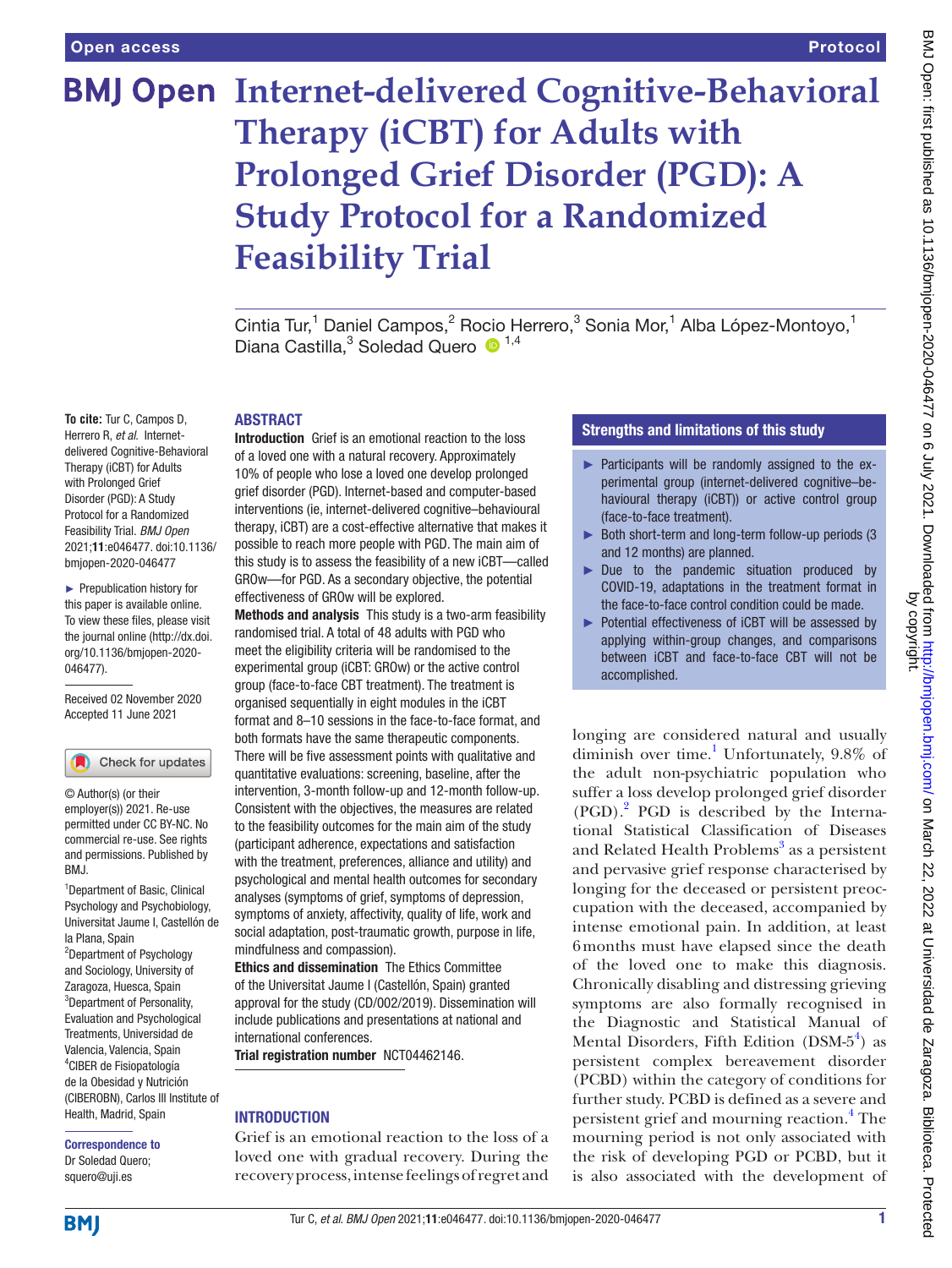multiple psychological disorders and other physical and psychological symptoms (eg, panic disorder, physical health problems, sleep disturbances, increased use of medications, increased social and work interference). $5-8$ 

In the past decade, several studies have tested different interventions for grief symptoms and PGD: cognitive– behavioural therapies  $(CBTs)$ ,<sup>[9–16](#page-8-1)</sup> expressive writing therapies, $17-19$  group interventions (eg, see works<sup>20–22</sup>) and mindfulness and compassion-based interventions.<sup>23</sup> <sup>24</sup> Results from a recent meta-analysis show that psychological interventions are effective for reducing grief symp-toms in bereaved adults.<sup>[25](#page-8-5)</sup>

However, most people in need of treatment do not receive any services.[26](#page-8-6) The existence of effective psychological treatments does not ensure that these treatments reach the people who need them. $27$  Different ways of administering treatments are needed to improve their dissemination and reach a larger number of underserved people.<sup>26 27</sup> Less than 50% of the people who need treatment receive it, even in high-income countries.[28](#page-8-8) Therefore, internet-based and computer-based interventions are becoming increasingly popular. These interventions involve greater access to care and less stigma, compared with visiting mental health clinics.<sup>29 30</sup> They are cost-effective and often cheaper than face-to-face interventions.<sup>[31](#page-8-10)</sup> Meta-analytic evidence has shown that internet-based interventions are effective, showing evidence of greater effects compared with control groups, and they are as effective as face-to-face psychotherapy (eg, see previous works $30 \frac{32-36}{2}$ ). Particularly, internetdelivered cognitive–behavioural therapy (iCBTs) belongs to the internet-based and computer-based intervention category. In iCBTs, patients log into a secure website to access, read and download online materials organised in a series of lessons or modules.[37](#page-8-12) iCBTs are the most widely researched treatment models provided by the internet,<sup>38</sup> and more than 200 randomised controlled trials (RCTs) have been published about them. $34$  iCBTs have been shown to be clinically effective compared with controls,  $39$ and they have a lower rate of negative symptom results than control conditions.<sup>[40](#page-8-16)</sup>

In addition, COVID-19 has made PGD a major public health concern worldwide.<sup>41</sup> The pandemic has produced widespread implementation of social distancing and visitor restrictions in healthcare centres, thus compli-cating grief problems.<sup>[42 43](#page-8-18)</sup> Recent evidence has pointed out that mental and physical health problems can emerge if the needs of people who experience the loss of a loved one are not addressed.<sup>44</sup> To our knowledge, evidencebased treatments delivered through internet for PGD are not widely available. Therefore, it is vital to promote the development and dissemination of internet-based PGD treatments,<sup>41</sup> and telecommunication-based alternatives are proposed as important components for supporting bereaved people.<sup>[43](#page-8-20)</sup>

To date, there are several internet-based and computerbased interventions for the treatment and prevention of grief symptoms and PGD (eg, see previous works $45-47$ ),

BMJ Open: first published as 10.1136/bmjopen-2020-046477 on 6 July 2021. Downloaded from http://bmjopen.bmj.com/ on March 22, 2022 at Universidad de Zaragoza. Biblioteca. Protected<br>by copenting the state of the control of BMJ Open: first published as 10.1136/bmjopen-2020-046477 on 6 July 2021. Downloaded from <http://bmjopen.bmj.com/> on March 22, 2022 at Universidad de Zaragoza. Biblioteca. Protected by copyright.

with promising results in reducing symptoms associated with grief.<sup>48</sup> These studies have used treatment through email $45\frac{4749}{9}$  or an online platform.<sup>46 50–52</sup> Despite this, few studies have tested iCBT for PGD. There are some studies on the feasibility, acceptance and usability of traditional face-to-face treatments (eg, see previous works $53-56$ ), but almost none focus on internet-based and computerbased interventions. Related to this, we found the study by Schladitz *et al*, [57](#page-9-0) which evaluates the user acceptance of an internet-based self-help programme for grief and loss in elderly people, showing high user acceptance of the programme. As far as we know, none of these studies, whether feasibility studies or RCTs, has been tested in the Spanish population. For these reasons, an iCBT for PGD—called GROw—was originally developed for the Spanish-speaking population.

#### **Objectives**

The main aim of this study is to investigate the feasibility of an iCBT for people with PGD—GROw—compared with a face-to-face intervention for PGD. Specifically, the objectives are (1) to explore patients views of GROw as a treatment for PGD; (2) to evaluate the expectations and preferences of the treatment in both formats, GROw and face-to-face; (3) to investigate patients' views of the materials and the study design; (4) to assess the satisfaction and acceptability of the treatment; (5) to assess if we can recruit the target population; (6) to explore whether the assessment is too burdensome; (7) to estimate the rate of recruitment and retention to inform the large-scale RCT. Additionally, as a secondary objective the potential effectiveness of GROw will be explored, this is defined as the intragroup changes of symptoms related to PGD from baseline to post-test and follow-ups, and with baseline– post-test being the main comparison.

#### **METHOD**

#### Study design and procedure

This study is a two-arm randomised trial testing the feasibility of an iCBT for PGD. The diagnosis of PGD will be based on an interview following the criteria of the ICD-11<sup>58</sup> and a score >25 on the 19-item inventory of CG (ICG).<sup>59 60</sup> Participants who meet the eligibility criteria will be randomly assigned to one of two groups: (1) experimental group (iCBT: GROw); and (2) active control group (face-to-face treatment applied by a therapist). The waiting list control group has already been used in several studies of internet interventions for PGD (eg, see previous works<sup>46 47 52</sup>). For this reason, and to increase the quality of this study, and based on feasibility questions to design future large studies, an active control group will be used. The informed consent form will be signed before randomisation. Five assessment points will be included: diagnosis and inclusion/exclusion criteria (screening), baseline (t1), immediately after the intervention (t2), 3-month follow-up (t3) and 12-month follow-up (t4). In order to promote participant retention in the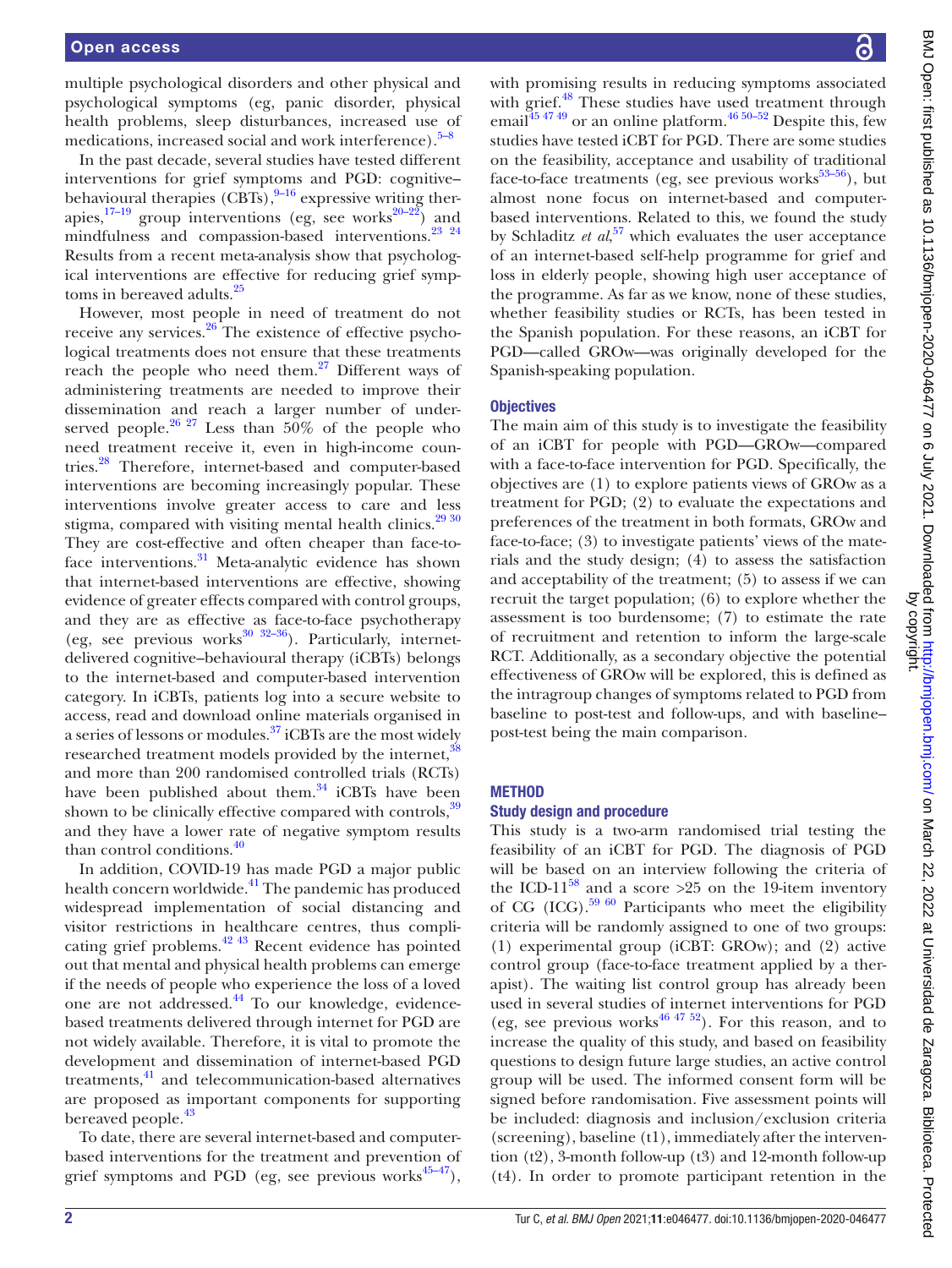treatment and complete follow-up periods, reminders emails will be sent during treatment (eg, to enter the web platform or attend the face-to-face session) and follow-ups. The study was registered in the clinicaltrials. gov database (NCT04462146, 8 July 2020) and will be conducted following the extension of the Consolidated Standards of Reporting Trials (CONSORT) statement for pilot and feasibility studies, $61$  the Consolidated Standards of Reporting Trials of Electronic and Mobile Health Applications and online TeleHealth guidelines, $62$  and the Standard Protocol Items: Recommendations for Interventional Trials (SPIRIT) guidelines.<sup>63 64</sup>

# **Participants**

# Eligibility criteria

To participate in the study, participants will meet the following inclusion criteria: (1) age  $\geq 18$  years; (2) having a total score of >25 on the 19-item inventory of CG  ${(\text{ICG})}^{59\;60}$  and meeting diagnostic criteria for PGD according to the ICD-11; (3) ability to understand and read Spanish; (4) ability to use a computer and having access to the internet; (5) having an email address; and (6) signing an informed consent. Exclusion criteria are as follows: (1) presence of risk of suicide or self-destructive behaviours; (2) presence of another severe mental disorder (ie, substance abuse or dependence, psychotic disorder, dementia or bipolar disorder); (3) presence of severe personality disorder (eg, borderline personality disorder, obsessive-compulsive personality disorder); (4) presence of a medical condition whose severity or characteristics prevent participation in treatment; (5) receiving another psychological treatment during the study; (6) an increase and/or change in the medication during the study period. The medication is evaluated at baseline (t1), after the intervention  $(t2)$ , at 3-month follow-up  $(t3)$  and at 12-month follow-up (t4). Any increase and/or change in the medication during the study period will imply the participant's exclusion from subsequent analyses.

#### Sample size

Based on an estimated number of dropouts of  $30\%^{65-67}$ and considering that the secondary objective is to explore the potential effectiveness defined as the pretest–post-test improvement of symptoms related to PGD, a minimum of 48 participants (24 per group) will be sufficient for the within-group t-test to detect a medium effect size (Cohen's  $d=0.50$ )<sup>68</sup> with a power of 0.80 and an alpha of 0.05. The effect size was defined as the pretest–posttest mean change divided by the SD of change scores. In a review of 50 meta-analyses on the effectiveness of psychological interventions, $69$  integrated their average effect sizes, finding a median value of d=0.75. In place of using this estimate to determine the sample size, and with the purpose of obtaining a more demanding sample size, Cohen's recommendation for a medium effect size of d=0.50 was assumed. G\*Power V.3 software was used to perform power analysis calculations.<sup>70</sup>

# Recruitment and screening

Recruitment will be conducted using professional social networks (ie, Linkedin) and non-professional social networks (eg, Facebook and Instagram). The study will be announced on the Universitat Jaume I website and other media (eg, local newspapers and radio). Posters will be placed in different nearby places (Universitat Jaume I and Universitat de València). In addition, patients who attend the Emotional Disorders Clinic at Universitat Jaume I may be recruited.

People interested in the study may request participation via email or telephone directed to the specific account/ number associated with the project, and an experienced therapist will conduct a telephone assessment to determine whether the inclusion and exclusion criteria are met. During this call, interested participants will also be informed of the study conditions (duration, specific characteristics, etc). After accepting the terms and signing the informed consent, the participants will be randomised, using EPIDAT V.4.2, to the experimental group or active control group by an independent researcher. Participants will be informed of the assigned treatment by phone call. All of them will complete the same evaluation (screening, t1, t2, t3 and t4) through a specific online platform [\(https://psicologiaytecnologia.labpsitec.es/](https://psicologiaytecnologia.labpsitec.es/)) and phone call interviews. Participants will access the study voluntarily, and they will not receive financial compensation for participating.

#### Intervention

#### Therapeutic components

Both groups will receive the same therapeutic content, but applied in different formats. The treatment is organised sequentially in eight modules in the online format and 8–10 sessions in the face-to-face format (see [table](#page-3-0) 1). The main therapeutic components are as follows: motivation for change, psychoeducation, behavioural activation, exposure, mindfulness and compassion strategies, integration and restoration of loss, cognitive reappraisal and relapse prevention. This is an adapted version of the original intervention protocol for complicated grief developed by Botella *et al.*[71](#page-9-10) This protocol was based on Neimeyer's programme, which fosters meaning reconstruction in complicated grief  $(CG)^{72\,73}$  and includes elements of the Foa and Rothbaum<sup>[74](#page-9-12)</sup> programme for treating trauma-like symptoms and Linehan's<sup>[75](#page-9-13)</sup> guidelines for mindfulness strategies. In updating this treatment, elements of the intervention developed by Shear, $76$  which has shown efficacy in different controlled studies,  $14-16$  have been included. This intervention is based on the dual-process model of coping with bereavement, $^{77}$  which identifies two types of stressors, loss-oriented and restoration-oriented, and proposes that adaptive coping is composed of confrontation-avoidance of loss and restoration stressors. Specific elements (ie, cognitive reappraisal) of other computerised psychological treatments for grief have also been included (eg, see previous works $477678$ ). Lastly,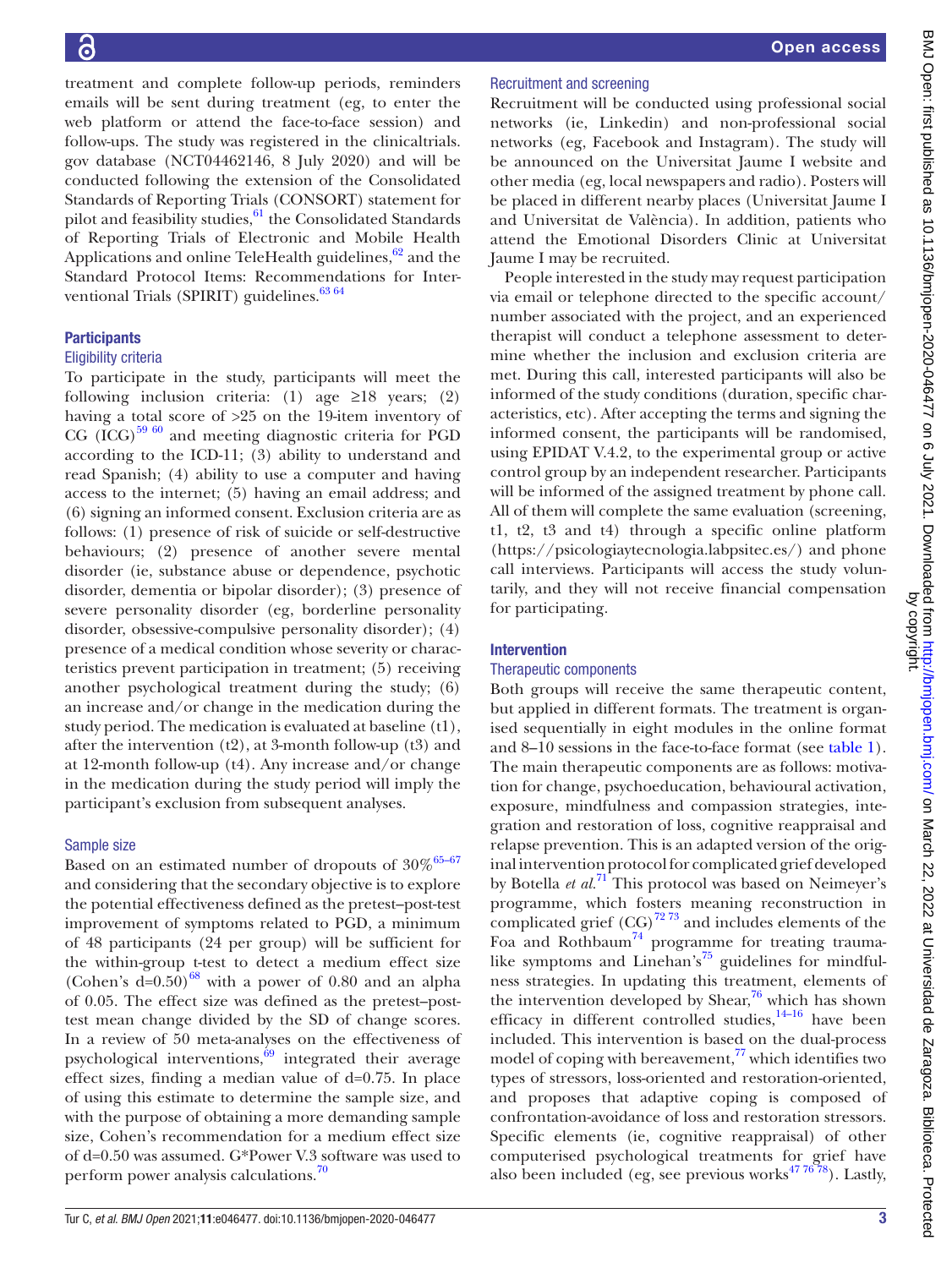<span id="page-3-0"></span>

| <b>Open access</b>                                   |                                                                                                                                                                             | ධි                                                                                                                                                     |
|------------------------------------------------------|-----------------------------------------------------------------------------------------------------------------------------------------------------------------------------|--------------------------------------------------------------------------------------------------------------------------------------------------------|
| Table 1                                              | Specific objectives and therapeutic contents of the intervention                                                                                                            |                                                                                                                                                        |
| <b>Module/Session</b>                                | <b>Objective</b>                                                                                                                                                            | Content                                                                                                                                                |
| 1. Welcome module: Starting the<br>programme         | Present the treatment<br>Increase motivation and adherence<br>Introduce strategy to manage stress and<br>anxiety                                                            | General explanation of treatment<br>Presentation of grief cases as an example<br>Motivation for change<br>Slow breathing technique                     |
| 2. Understanding reactions to loss                   | Information about the grieving process<br>and PGD<br>Increase adaptive activities<br>Become aware of grief                                                                  | Psychoeducation<br>Behavioural activation<br>Grief self-monitoring diary                                                                               |
| 3. Coping with loss                                  | Recognise and accept emotional<br>experiences<br>Exposure to loss-related objects and<br>situations                                                                         | <b>Mindfulness</b><br>Exposure hierarchy                                                                                                               |
| 4. Loss integration and restoration:<br>First steps  | Integration and restoration of loss by<br>writing                                                                                                                           | Giving a metaphorical meaning to loss<br>Loss diary: Chapter 1, life before loss                                                                       |
| 5. Deepening integration and<br>restoration of loss  | Integration and restoration of loss by<br>writing<br>Contemplating the death from a different<br>perspective<br>Develop a realistic and complete picture<br>of the deceased | Loss diary: Chapter 2, reaction to the death<br>Cognitive reappraisal<br>Questions about positive and negative<br>aspects and memories of the deceased |
| 6. Consolidating loss integration and<br>restoration | Integration and restoration of loss by<br>writing                                                                                                                           | Loss diary: Chapter 3, life after loss<br>Imaginary conversations with the deceased                                                                    |

Working on compassion in grief Working on the emotion of guilt Working on forgiveness

Achievements review Anticipate future problems Reflect on the coping process

PGD, prolonged grief disorder.

7. Self-care, guilt and forgiveness in

8. Evaluating progress and looking

the grieving process

to the future

the treatment contains new mindfulness activities and compassion and self-compassion strategies. $79-84$ 

# iCBT for PGD (GROw)

This individual self-applied programme is accessible online via [https://psicologiaytecnologia.labpsitec.es,](https://psicologiaytecnologia.labpsitec.es) a website designed by Labpsitec (Laboratory of Psychology and Technology, Universitat Jaume I, and Universitat de València). Participants will receive a username and password sent to their email address, and they will have access to one 60-minute module per week, although modules 4–6 may take 2weeks due to their difficulty. The treatment will last 8–10 weeks. The programme contains texts, videos, photos, diagrams, interactive exercises, and downloadable pdfs and audios (see [figure](#page-4-0) 1). Participants can also log in at any time to review content, see the calendar where the session record appears and view their progress through visual graphs (ie, measures of grief, anxiety, depression, and positive and negative affect). A weekly support call from a trained clinician will be made (maximum 10min) in order to (1) review and reinforce

participants' effort and achievements, (2) motivate them to continue to work on the programme content, and (3) clarify any doubts about the use and functioning of GROw. Patients will receive up to 10 phone calls over a period of 8–10 weeks, and so they will have a maximum of 100min of therapeutic support. No additional clinical content will be released during the phone calls.

Psychoeducation about compassion The compassionate gesture and phrases Compassionate coping with difficulties Psychoeducation and strategies about guilt

Psychoeducation and exercise for

Review of the therapeutic achievements Action plan for high-risk situations Action plan to face difficult dates Letter of projection towards the future

forgiveness (optional)

#### Individual face-to-face treatment for PGD

This treatment will be carried out face-to-face by a trained clinician with a master's degree in clinical psychology and specific training in the treatment of grief. The participant will receive materials about meditation audios and annexes with records and templates to complete the exercises. The sessions will take place at the Emotional Disorders Clinic at Universitat Jaume I in Castellón and Valencia (Spain) or in nearby centres and associations (eg, Valencia or Alicante). Each session will last approximately 60min. There will be weekly individual sessions, and the content from 4 to 6 sessions could require 2weeks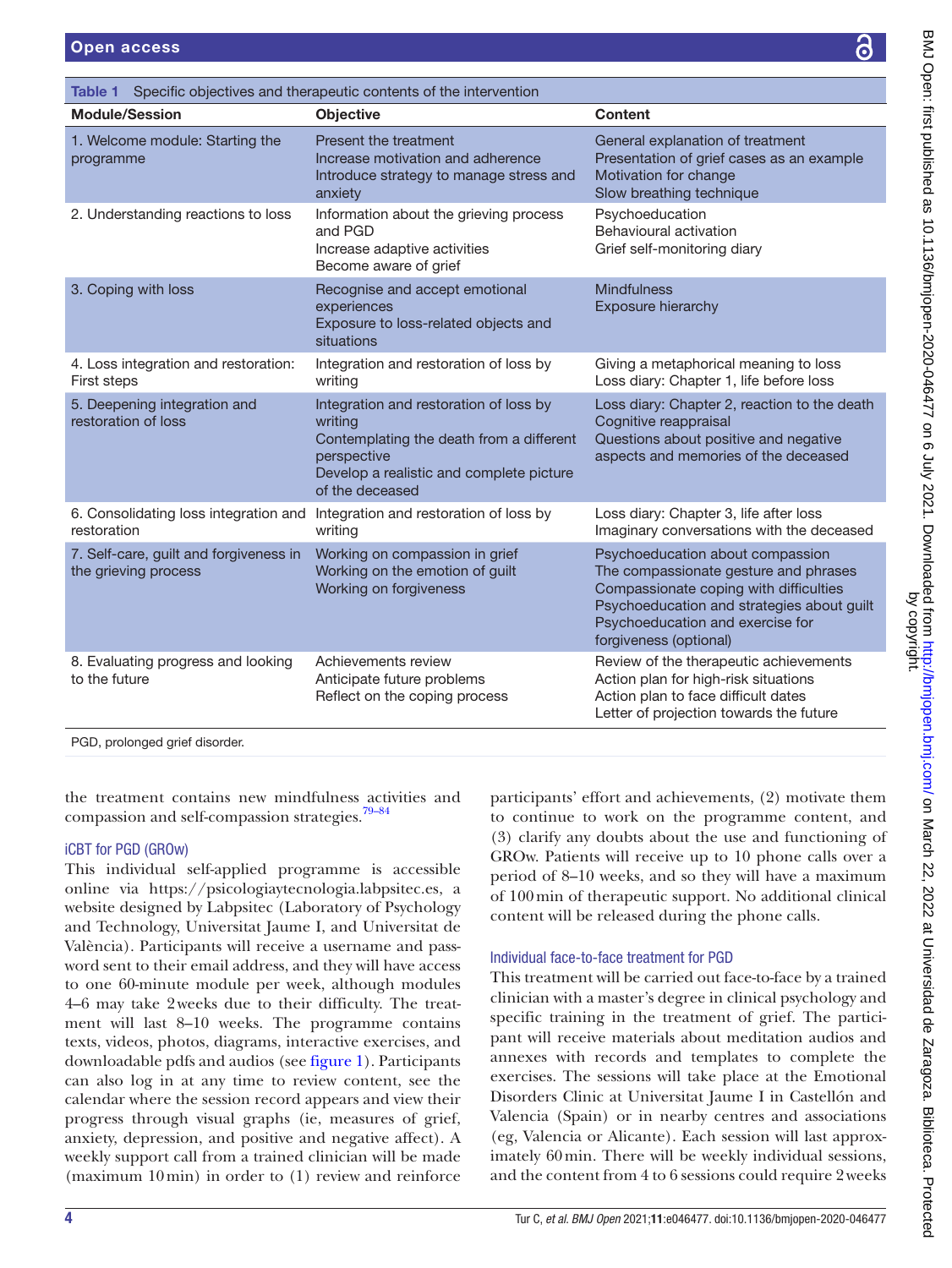

Figure 1 'Screenshot' of the 'Psicología y Tecnología' (Psychology and Technology) web platform.

<span id="page-4-0"></span>due to its difficulty. The treatment lasts up to 8–10 weeks. No weekly support call will be provided.

#### Outcome measures

A clinical team of mental health professionals with extensive experience in diagnosing and treating stress-related disorders will oversee all the cases. Some questionnaires will be self-administered online through the virtual platform used in the intervention [\(https://psicologiaytecno](https://psicologiaytecnologia.labpsitec.es) [logia.labpsitec.es\)](https://psicologiaytecnologia.labpsitec.es), and other questionnaires/interviews will be administered by phone. Participants in both groups (GROw and face-to-face) will have the same evaluation format. Participants and researchers will receive email reminders of each assessment. [Table](#page-5-0) 2 provides an overview of the measurements used, each timepoint, administration type and group.

#### Demographics, screening and diagnostic measures

Demographics will include age, sex, educational level, occupation, civil status, place of residence and influence of situations stemming from the health crisis caused by COVID-19 (confinements, care situations, nearby infections, related deaths, etc), if applicable.

A semistructured interview developed for this study will be used to assess some inclusion/exclusion criteria (eg, internet access, email, etc).

For the diagnosis, two specific PGD assessment instruments will be used: The Inventory of Complicated Grief (IGC), which rates current feelings of grief and differentiates between normal and pathological grief. A total score of >25 is needed because this score indicates complicated grief.<sup>59 60</sup> The Structured Clinical Interview for Complicated Grief  $(SCI-CG)^{85}$  evaluates symptoms of prolonged

grief in people who lost a loved one 6months ago or more, and it has been adapted specifically for this study by translating it into the Spanish language following a backtranslation procedure. The clinical team may consider using the Structured Clinical Interview for DSM-IV (SCID- $I$ <sup>86</sup> in some cases in order to make the differential diagnosis and ensure that the inclusion/exclusion criteria are met. At the end of the interview, the clinician will assess the level of distress-interference in functioning (from 0 'Absent' to 8 'Very severely disturbing/disabling') using the ADIS (Anxiety Disorders Interview Schedule) clinician's severity rating scale. $87$  A clinical team of mental health professionals with extensive experience in diagnosing and treating stress-related disorders will oversee all cases.

# Primary outcomes: measures of feasibility

Participant adherence (ie, attrition and dropout percentages) will be assessed in both groups. Moreover, the number of sessions/modules completed will be counted. In addition, the iCBT format (GROw) will record how many times participants enter the modules, how much time they spend on each one and whether they review the content of the modules.

Participants' acceptance will be assessed with *Expectations and Satisfaction Questionnaires* adapted from Borkovec and Nau,<sup>88</sup> usability with the *Usability and Acceptance Questionnaire*[89 90](#page-9-21) and alliance with the *Working Alliance Inventory (WAI),* adapted from Horvath and Greenberg<sup>[91](#page-9-22)</sup> for online self-administered treatments.

Finally, a semistructured opinion interview with quantitative and qualitative questions was specifically developed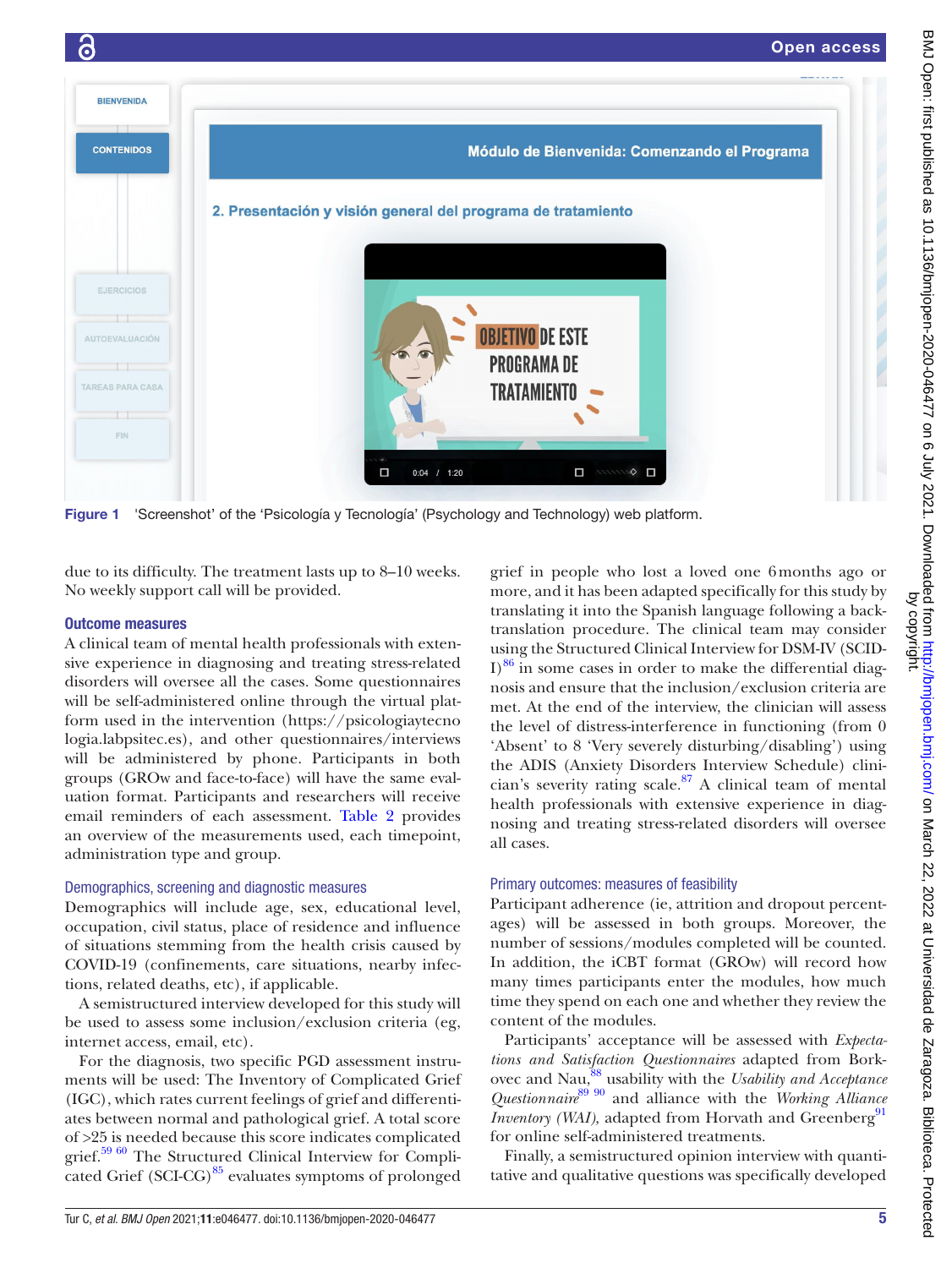<span id="page-5-0"></span>

| ෬<br><b>Open access</b>                                               |                           |                          |                             |
|-----------------------------------------------------------------------|---------------------------|--------------------------|-----------------------------|
| Table 2 Measures, time of assessment, source of measurement and group |                           |                          |                             |
| <b>Measures</b>                                                       | <b>Assessment point</b>   | <b>Assessment source</b> | Group                       |
| Sociodemographic data                                                 | Screening                 | Phone interview          | <b>GROw</b><br>Face-to-face |
| Semistructured interview about inclusion/<br>exclusion criteria       | Screening                 | Phone interview          | <b>GROw</b><br>Face-to-face |
| <b>SCI-GC</b>                                                         | Screening, t2, t3, t4     | Phone interview          | <b>GROw</b><br>Face-to-face |
| SCID-I                                                                | Screening                 | Web                      | GROw<br>Face-to-face        |
| ADIS clinician's severity rating scale                                | screening, t2, t3, t4     | Web                      | <b>GROw</b><br>Face-to-face |
| ICG                                                                   | Screening, t1, t2, t3, t4 | Web                      | <b>GROw</b><br>Face-to-face |
| <b>BDI-II</b>                                                         | t1, t2, t3, t4            | Web                      | <b>GROw</b><br>Face-to-face |
| <b>TBQ</b>                                                            | t1, t2, t3, t4            | Web                      | <b>GROw</b><br>Face-to-face |
| <b>OASIS</b>                                                          | t1, POSTm/s, t2, t3, t4   | Web                      | <b>GROw</b><br>Face-to-face |
| <b>ODSIS</b>                                                          | t1, POSTm/s, t2, t3, t4   | Web                      | <b>GROw</b><br>Face-to-face |
| <b>PANAS</b>                                                          | t1, POSTm/s, t2, t3, t4   | Web                      | <b>GROw</b><br>Face-to-face |
| QLI                                                                   | t1, t2, t3, t4            | Web                      | <b>GROw</b><br>Face-to-face |
| <b>WSAS</b>                                                           | t1, t2, t3, t4            | Web                      | <b>GROw</b><br>Face-to-face |
| <b>PTGI</b>                                                           | t1, t2, t3, t4            | Web                      | <b>GROw</b><br>Face-to-face |
| <b>PIL-10</b>                                                         | t1, t2, t3, t4            | Web                      | <b>GROw</b><br>Face-to-face |
| FFMQ-15                                                               | t1, t2, t3, t4            | Web                      | <b>GROw</b><br>Face-to-face |
| <b>SCS-SF</b>                                                         | t1, t2, t3, t4            | Web                      | <b>GROw</b><br>Face-to-face |
| Expectations and Satisfaction Questionnaires t1, t2                   |                           | Phone interview          | <b>GROw</b><br>Face-to-face |
| <b>Usability and Acceptance Questionnaire</b>                         | t2                        | Web                      | <b>GROw</b>                 |
| WAI                                                                   | t2                        | Web                      | <b>GROw</b>                 |
| Semistructured opinion interview                                      |                           |                          |                             |
| $\blacktriangleright$ Preferences                                     | t1, t2                    | Phone interview          | <b>GROw</b><br>Face-to-face |
| Usefulness of content                                                 | t1, t2                    | Phone interview          | <b>GROw</b><br>Face-to-face |
| ▶ Usefulness of each element of the web                               | t2                        | Phone interview          | GROw                        |

ADIS, Anxiety Disorders Interview Schedule; BDI-II, Beck Depression Inventory—Second Edition; FFMQ-15, Five-Facet Mindfulness Questionnaire; GROw, Grief-Online, internet-based self-applied treatment for PGD; ICG, Inventory of Complicated Grief; OASIS, Overall Anxiety Severity and Impairment Scale; ODSIS, Overall Depression Severity and Impairment Scale; PANAS, Positive and Negative Affect Schedule; PIL-10, Purpose-In-Life Test; POSTm/s, post module/session; PTGI, Post-traumatic Growth Inventory; QLI, Quality of Life Index; SCID-I, Structured Clinical Interview for DSM-IV; SCI-GC, Structured Clinical Interview for Complicated Grief; SCS-SF, Self-Compassion Scale Short Form; t1, baseline; t2, immediately after the intervention; t3, 3-month follow-up; t4, 12-month follow-up; WSAS, Work and Social Adjustment Scale.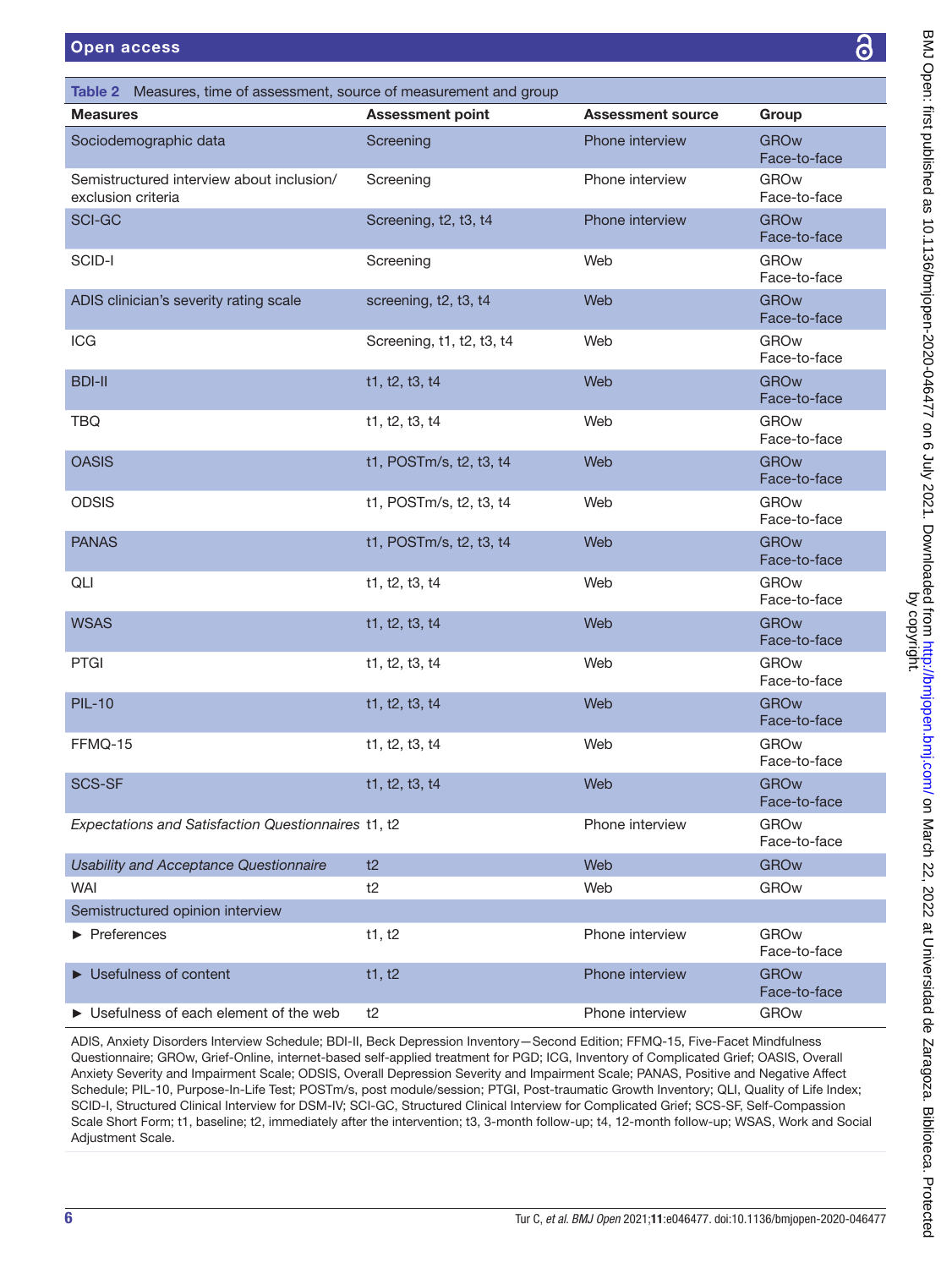for this study. It includes (1) a 5-point questionnaire that assesses treatment preferences (GROW vs face-to-face) and opinions about which treatment is the most useful, logical, aversive and recommended; (2) a list of 14 points (eg, motivation to change, mindfulness, exposure) about the usefulness of each content (assessed from 0; not at all useful to 10; maximum usefulness); (3) a list of 4 points (text, video, audio and images) about the usefulness of each part of the iCBT format (from 0; not useful at all to 10; maximum usefulness); (4) three semistructured questions on satisfaction, usefulness and adherence on a scale from 0 (not at all) to 10 (very much), with an open question about the reason for the score; (5) an open question about adverse or unexpected effects in the iCBT group; (6) an open question about adverse or unexpected effects due to the health crisis produced by COVID-19; and (7) two semistructured questions about the acceptance of the evaluation procedure and the materials used (from 0; not burdensome at all to 10; extremely burdensome).

# Psychological and mental health outcomes

Grief symptoms will be assessed using the *Inventory of Complicated Grief (ICG)*,  $\frac{5992}{2}$  and depression symptoms will be assessed using the *Beck Depression Inventory—Second Edition (BDI-II)*.<sup>93 94</sup> To assess the maladaptive thinking common in people with complicated grief, the *Typical Beliefs Questionnaire (TBQ)* [95](#page-9-24) will be used. The *Overall Anxiety Severity and Impairment Scale (OASIS)* [96 97](#page-9-25) and the *Overall Depression Severity and Impairment Scale (ODSIS)* [98 99](#page-9-26) will be used to assess the frequency and severity of anxiety and depression, respectively. Two independent dimensions of affectivity (PA: positive affect; NA: negative affect) will be assessed using the *Positive and Negative Affect*  Schedule (PANAS).<sup>100 101</sup> To assess health-rated quality of life, the *Quality of Life Index (QLI)* [102](#page-9-28) will be used. The *Work and Social Adjustment Scale (WSAS)* [103 104](#page-9-29) will be used to assess psychosocial functional impairment. Post-trauma growth and self-improvement will be assessed using the *Posttraumatic Growth Inventory (PTGI*).[105 106](#page-9-30) The *Purpose-In-Life Test (PIL-*  $10^{107}$  $10^{107}$  $10^{107}$  *will be used to assess the personal* experience of meaning in life. The *Five-Facet Mindfulness Questionnaire (FFMQ-15)* [108](#page-10-1) and the *Self-Compassion Scale-Short Form (SCS-SF)*<sup>[109 110](#page-10-2)</sup> will be used to assess the ability to be aware in experiencing the moment and the capacity for self-compassion, respectively.

# Statistical analysis plan

As the main aim of this study is related to the feasibility, the main data will be reported narratively illustrated with descriptive statistics using the CONSORT 2010 statement<sup>61</sup> to guide for reporting this information. Attrition and dropout rates will be calculated using the missing data. In the experimental group, the number of times each patient uses the programme will be used as the measure of adherence. In the active control group, the number of times each patient attends a face-to-face treatment session will be used as the measure of adherence. The summary of the data will be presented as a mean (DS) or

frequency  $(\%)$ . As a secondary objective, potential effectiveness of iCBT will be assessed by applying within-group t-tests between the baseline and post-test and follow-ups. In addition, effect sizes and their respective 95% CI for intragroup changes will be reported. Comparisons between iCBT and face-to-face CBT will not be accomplished. These statistical analyses will be conducted for completers and intent-to-treat data. Statistical analyses will be accomplished with the program SPSS V.25.0.

# Patient and public involvement statement

There was no involvement in the design and development of the study by patients or the public. The results will be communicated to the patients involved through an endof-study report by email. The public will participate in the dissemination of the research.

# ETHICS AND DISSEMINATION

The protocol for this study was approved by the Ethical Committee of the Universitat Jaume I (Castellón, Spain) (06 March 2019) (file number CD/002/2019). The informed consent of each participant will be explained and required in the initial phone call. Before giving their informed consent, the researchers will inform participants about the study and the possibility of leaving at any stage. Written consent will be obtained before starting the intervention. The study will be conducted in compliance with the Declaration of Helsinki and good clinical practice and current EU and Spanish legislation on privacy and data protection (Spanish Organic Law 3/2018 of 5 December on the Protection of Personal Data and Guarantee of Digital Rights). Most of the questionnaires will be administered from the web [https://](https://psicologiaytecnologialabpsiteces) [psicologiaytecnologialabpsiteces.](https://psicologiaytecnologialabpsiteces) Each participant will have a unique username-password combination to access the site. All data will be protected according to AES (Advanced Encryption Standard) polynomial m  $(x)=x8+x4+x3+x1$  and stored on secure servers at the Universitat Jaume I separately from personal information, using codes. To protect the participants' privacy, all participant identification information will be replaced by a randomly assigned code. An isolated list will link the numerical codes with the names of the participants. This list and the information obtained from the phone calls will be stored in a locked file cabinet located inside a room with an electronic lock that records access (person, day and time). Only researchers directly involved in the current study will have access to these data. Dissemination will include publications in open access journals with impact factor indexed in Journal Citation Reports (JCR) and presentations at national and international conferences. An end-of-study report of the results of this study will be developed and sent to all participants by mail.

# **DISCUSSION**

The main aim of this study is to investigate the feasibility of an iCBT for people with PGD—GROw—compared with a face-to-face intervention for PGD. Specifically, we want to investigate the opinion of the participants about the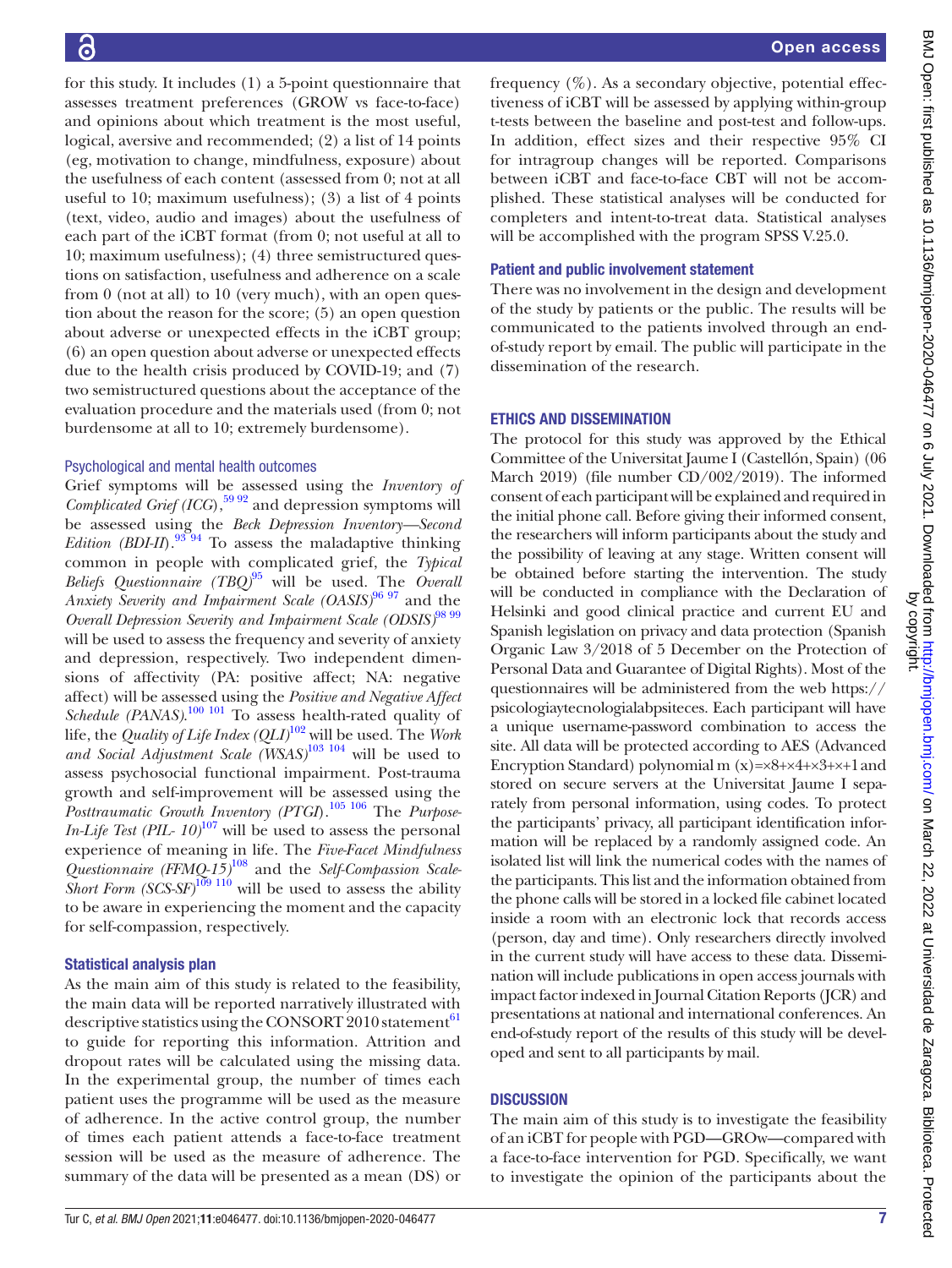treatment, the study design, the materials used and the evaluation process, and also to assess dropout rates and evaluate if we can recruit the target population to carry out a large-scale RCT in the future. In contrast to other psychological disorders, few studies have evaluated the acceptability and feasibility of this type of treatment and there are few studies focused on the efficacy of internetbased and computer-based interventions for PGD (eg, see previous works $45-47$ ), and almost none of them have focused on iCBT.<sup>46 50-52</sup>

The current situation, due to the COVID-19 pandemic, has made PGD a major public health problem worldwide. $^{41}$  Increased PGD rates are expected $^{41}$  due to different factors, such as (1) the inability to perform proper grief rituals that can have significant positive outcomes for people experiencing a loss (such as attending a funeral)<sup>111</sup>; (2) the possible feeling that the loved one's death was distressing and not peaceful<sup>112</sup>; (3) widespread implementation of social distancing and visitor restrictions in health centres<sup> $42\frac{43}{3}$ </sup>; and (4) the fact that disasters with many victims produce higher levels of grief symptoms.<sup>41</sup>

Therefore, psychological treatments for PGD are necessary, but the existence of these treatments does not ensure that they reach the people who need them. $27$  The current situation states a new challenge, the restrictions in terms of mobility, access to the traditional healthcare system is at least more difficult than usual, given the overburden of the system due to the pandemic situation, and the potential increased risk of exposure for attending to the healthcare system. Moreover, the challenges that society will face concerning the pandemic in the near future is at least unknown, but not very promising. Therefore, internet interventions could be a potential solution to overcome the current situation and to reach more people in need. In addition to that, it is well stated that internet provides greater access to care, less stigma compared with visiting mental health clinics, and the ability to avoid specific obstacles to diagnosis or treatment, such as when social anxiety keeps the patient from leaving home. $29 \text{ In}$  $29 \text{ In}$ addition, there is no need for a therapy room, a lesson/ module can be repeated, $^{113}$  $^{113}$  $^{113}$  and they are cost-effective $^{114}$ and often cheaper than face-to-face interventions.<sup>[31](#page-8-10)</sup>

As far as we know, GROw is the first iCBT for PGD created in the Spanish language, and it could reach many Spanish-speaking countries as a psychological treatment to care for people with PGD, who represent about 10% of people who have suffered a loss of a loved one<sup>[2](#page-7-1)</sup> and is becoming a major public health concern worldwide due to the COVID-19.<sup>[41](#page-8-17)</sup>

GROw has been developed based on larger and more recent studies on the treatment of PGD (eg, see previous works $^{15}$ <sup>1647</sup>). It includes both evidence-based traditional therapeutic components for PGD and more innovative ones, such as mindfulness and compassion strategies. In addition, delivery will be guided, including a weekly phone call from a trained therapist, which has been shown to be more effective than unguided iCBTs. $^{115}$   $^{116}$ 

We expect that iCBT—GROw—will be feasible in order to carry out a large-scale RCT to determine the efficacy and effectiveness of GROw as a treatment for adult patients with PGD.

#### Trial limitations

First, due to the pandemic situation caused by COVID-19 and related to the mobility restrictions, it is possible that the participants assigned to the face-to-face group will not be able to attend the sessions in person. For this reason, changes and adaptations could be made in the control group treatment application format (eg, conduct videoconferencing sessions). These adaptations would be taken into consideration for the future large-scale RCT. Second, high dropout rates are expected (30%) according to the literature.<sup>65–67</sup> For this reason, dropout rates have been taken into account in the sample size considerations. Finally, for the secondary aim of this feasibility randomised trial, conclusions will be limited to exploring its potential effectiveness in terms of intragroup changes (changes from baseline to post-intervention and follow-ups), with baseline–post-test being the main comparison, without considering between-group comparisons.

Contributors The manuscript was drafted by CT with important contributions from SQ, D Campos and RH, who provided extensive comments/feedback to improve the manuscript. SQ, D Campos, CT, SM, AL-M, and RH developed the contents of the iCBT for PGD, and the treatment was adapted to the online platform by CT, D Castilla and RH. All authors participated in the review and revision of the manuscript and approved the final manuscript for publication.

Funding This work was funded by the 2018 Research Promotion Plan of the Universitat Jaume I (UJI-2018-57). This work has been supported partially by Spanish Ministerio de Ciencia, Innovación y Universidades (Programa Estatal I+D+i. RTI2018-100993-B-100); plan to promote research at Universitat Jaume I for 2018 (PREDOC/2018/45) and CIBEROBN, an initiative of the ISCIII (ISC III CB06 03/0052).

Competing interests None declared.

Patient and public involvement Patients and/or the public were not involved in the design, or conduct, or reporting or dissemination plans of this research.

Patient consent for publication Not required.

Provenance and peer review Not commissioned; externally peer reviewed.

Open access This is an open access article distributed in accordance with the Creative Commons Attribution Non Commercial (CC BY-NC 4.0) license, which permits others to distribute, remix, adapt, build upon this work non-commercially, and license their derivative works on different terms, provided the original work is properly cited, appropriate credit is given, any changes made indicated, and the use is non-commercial. See: [http://creativecommons.org/licenses/by-nc/4.0/.](http://creativecommons.org/licenses/by-nc/4.0/)

#### ORCID iD

Soledad Quero<http://orcid.org/0000-0002-8973-1250>

#### <span id="page-7-0"></span>REFERENCES

- 1 Jordan AH, Litz BT. Prolonged grief disorder: diagnostic, assessment, and treatment considerations. *[Prof Psychol](http://dx.doi.org/10.1037/a0036836)* 2014;45:180–7 <http://doi.apa.org/getdoi.cfm?doi=>
- <span id="page-7-1"></span>2 Lundorff M, Holmgren H, Zachariae R, *et al*. Prevalence of prolonged grief disorder in adult bereavement: a systematic review and meta-analysis. *[J Affect Disord](http://dx.doi.org/10.1016/j.jad.2017.01.030)* 2017;212:138–49.
- <span id="page-7-2"></span>3 World Health Organization. *International statistical classification of diseases and related health problems*. 11th edn, 2019. [https://icd.](https://icd.who.int/en) [who.int/en](https://icd.who.int/en)
- <span id="page-7-3"></span>4 American Psychiatric Association. *Diagnostic and statistical manual of mental disorders*. 5th edn. Arlington, VA: American Psychiatric Publishing, 2013. <https://psychiatryonline.org/doi/>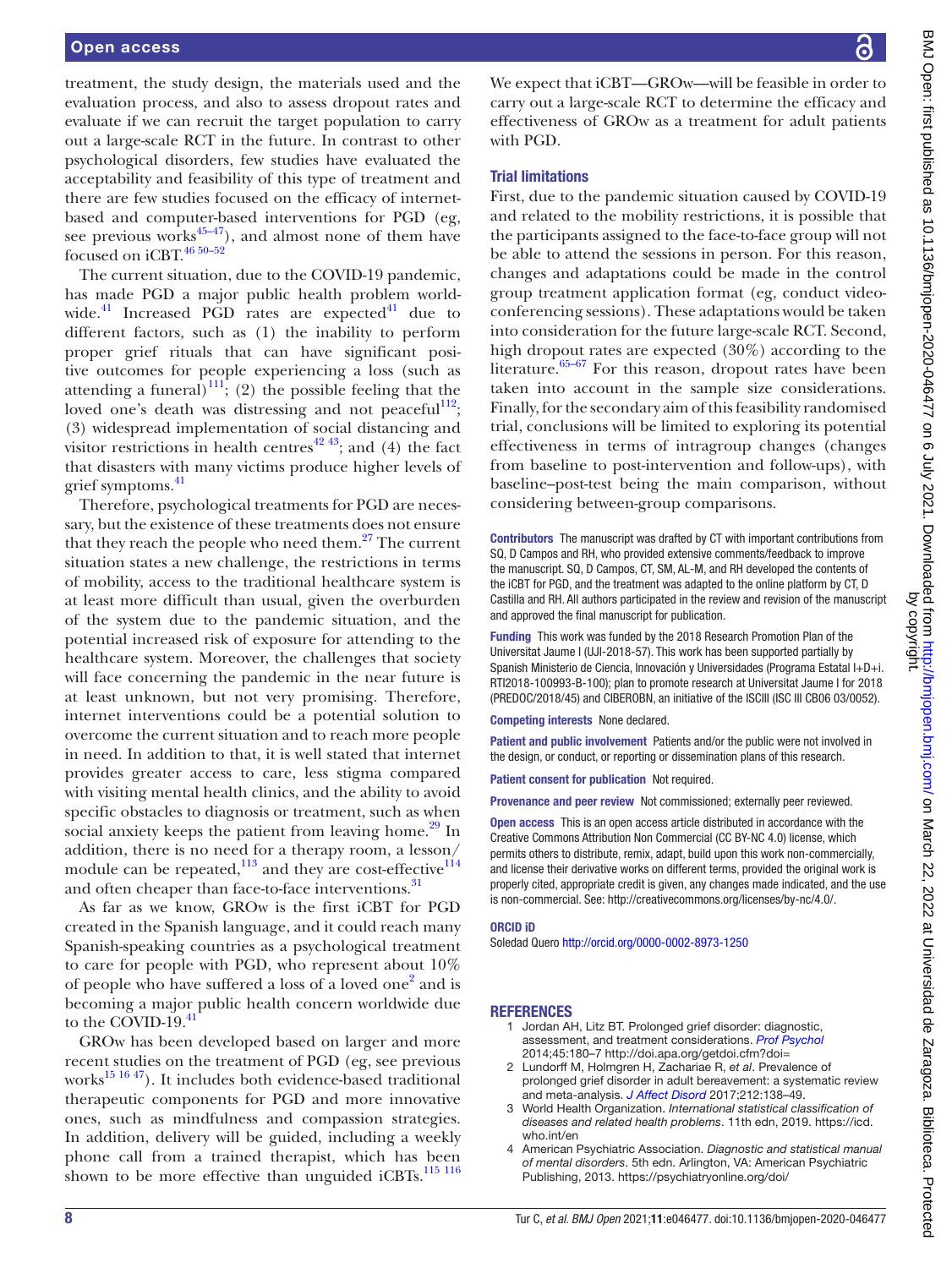# ൳

# Open access

- <span id="page-8-0"></span>5 Keyes KM, Pratt C, Galea S, *et al*. The burden of loss: unexpected death of a loved one and psychiatric disorders across the life course in a national study. *[Am J Psychiatry](http://dx.doi.org/10.1176/appi.ajp.2014.13081132)* 2014;171:864–71.
- Stroebe M, Schut H, Stroebe W, Health outcomes of bereavement. *[Lancet](http://dx.doi.org/10.1016/S0140-6736(07)61816-9)* 2007;370:1960–73.
- 7 Simon NM, Shear KM, Thompson EH, *et al*. The prevalence and correlates of psychiatric comorbidity in individuals with complicated grief. *[Compr Psychiatry](http://dx.doi.org/10.1016/j.comppsych.2007.05.002)* 2007;48:395–9.
- Lancel M, Stroebe M, Eisma MC. Sleep disturbances in bereavement: a systematic review. In: *Sleep medicine reviews*. . W.B. Saunders Ltd, 2020: 53. 101331.
- <span id="page-8-1"></span>9 Barbosa V, Sá M, Carlos Rocha J. Randomised controlled trial of a cognitive narrative intervention for complicated grief in widowhood. *[Aging Ment Health](http://dx.doi.org/10.1080/13607863.2013.833164)* 2014;18:354–62.
- 10 Boelen PA, de Keijser J, van den Hout MA, *et al*. Treatment of complicated grief: a comparison between cognitive-behavioral therapy and supportive counseling. *[J Consult Clin Psychol](http://dx.doi.org/10.1037/0022-006X.75.2.277)* 2007;75:277–84.
- 11 Bryant RA, Kenny L, Joscelyne A, *et al*. Treating prolonged grief disorder: a randomized clinical trial. *[JAMA Psychiatry](http://dx.doi.org/10.1001/jamapsychiatry.2014.1600)* 2014;71:1332–9.
- 12 Papa A, Sewell MT, Garrison-Diehn C, *et al*. A randomized open trial assessing the feasibility of behavioral activation for pathological grief responding. *[Behav Ther](http://dx.doi.org/10.1016/j.beth.2013.04.009)* 2013;44:639–50.
- 13 Rosner R, Pfoh G, Kotoucová M, *et al*. Efficacy of an outpatient treatment for prolonged grief disorder: a randomized controlled clinical trial. *[J Affect Disord](http://dx.doi.org/10.1016/j.jad.2014.05.035)* 2014;167:56–63.
- <span id="page-8-25"></span>Shear K, Frank E, Houck PR, et al. Treatment of complicated grief: a randomized controlled trial. *[JAMA](http://dx.doi.org/10.1001/jama.293.21.2601)* 2005;293:2601–8.
- <span id="page-8-27"></span>15 Shear MK, Wang Y, Skritskaya N, *et al*. Treatment of complicated grief in elderly persons: a randomized clinical trial. *[JAMA Psychiatry](http://dx.doi.org/10.1001/jamapsychiatry.2014.1242)* 2014;71:1287–95.
- 16 Shear MK, Reynolds CF, Simon NM, *et al*. Optimizing treatment of complicated grief: a randomized clinical trial. *[JAMA Psychiatry](http://dx.doi.org/10.1001/jamapsychiatry.2016.0892)* 2016;73:685–94.
- <span id="page-8-2"></span>17 O'Connor M, Nikoletti S, Kristjanson LJ, *et al*. Writing therapy for the bereaved: evaluation of an intervention. *[J Palliat Med](http://dx.doi.org/10.1089/109662103764978443)* 2003;6:195–204.
- 18 Range LM, Kovac SH, Marion MS. Does writing about the bereavement lessen grief following sudden, unintentional death? *[Death Stud](http://dx.doi.org/10.1080/074811800200603)* 2000;24:115–34.
- 19 Kovac SH, Range LM. Writing projects: lessening undergraduates' unique suicidal bereavement. *[Suicide Life Threat Behav](http://www.ncbi.nlm.nih.gov/pubmed/10782718)* 2000;30:50–60.
- <span id="page-8-3"></span>Constantino RE, Sekula LK, Rubinstein EN. Group intervention for widowed survivors of suicide. *[Suicide Life Threat Behav](http://dx.doi.org/10.1521/suli.31.4.428.22044)* 2001;31:428–41.
- 21 Lieberman MA, Yalom I. Brief group psychotherapy for the spousally bereaved: a controlled study. *[Int J Group Psychother](http://dx.doi.org/10.1080/00207284.1992.11732583)* 1992;42:117–32.
- 22 Sikkema KJ, Hansen NB, Kochman A, *et al*. Outcomes from a randomized controlled trial of a group intervention for HIV positive men and women coping with AIDS-related loss and bereavement. *[Death Stud](http://dx.doi.org/10.1080/07481180490276544)* 2004;28:187–209.
- <span id="page-8-4"></span>23 Huang F-Y, Hsu A-L, Hsu L-M, *et al*. Mindfulness improves emotion regulation and executive control on bereaved individuals: an fMRI study. *[Front Hum Neurosci](http://dx.doi.org/10.3389/fnhum.2018.00541)* 2018;12:541.
- 24 Alonso-Llácer L, Martín PB, Ramos-Campos M. Mindfulness and grief: the maded program mindfulness for the acceptance of pain and emotions in grief. *Psicooncologia* 2020;17:105–16.
- <span id="page-8-5"></span>25 Johannsen M, Damholdt MF, Zachariae R, *et al*. Psychological interventions for grief in adults: a systematic review and meta-analysis of randomized controlled trials. *[J Affect Disord](http://dx.doi.org/10.1016/j.jad.2019.04.065)* 2019;253:69–86.
- <span id="page-8-6"></span>26 Kazdin AE. Evidence-based psychosocial treatment: advances, surprises, and needed shifts in foci. *[Cogn Behav Pract](http://dx.doi.org/10.1016/j.cbpra.2015.11.003)* 2016;23:426–30.
- <span id="page-8-7"></span>27 Kazdin AE. Evidence-Based psychotherapies II: changes in models of treatment and treatment delivery. *[S Afr J Psychol](http://dx.doi.org/10.1177/0081246314538733)* 2015;45:3–21.
- <span id="page-8-8"></span>28 Chisholm D, Sweeny K, Sheehan P, *et al*. Scaling-up treatment of depression and anxiety: a global return on investment analysis. *[Lancet Psychiatry](http://dx.doi.org/10.1016/S2215-0366(16)30024-4)* 2016;3:415–24.
- <span id="page-8-9"></span>29 Aboujaoude E, Salame W, Naim L. Telemental health: a status update. *[World Psychiatry](http://dx.doi.org/10.1002/wps.20218)* 2015;14:223–30.
- <span id="page-8-11"></span>30 Andersson G, Titov N, Dear BF, *et al*. Internet‐delivered psychological treatments: from innovation to implementation. *[World](http://dx.doi.org/10.1002/wps.20610)  [Psychiatry](http://dx.doi.org/10.1002/wps.20610)* 2019;18:20–8.
- <span id="page-8-10"></span>31 Musiat P, Tarrier N. Collateral outcomes in e-mental health: a systematic review of the evidence for added benefits of computerized cognitive behavior therapy interventions for mental health. *[Psychol Med](http://dx.doi.org/10.1017/S0033291714000245)* 2014;44:3137–50.
- 32 Andersson G, Cuijpers P, Carlbring P, *et al*. Guided Internet-based vs. face-to-face cognitive behavior therapy for psychiatric and somatic disorders: a systematic review and meta-analysis. *[World](http://dx.doi.org/10.1002/wps.20151)  [Psychiatry](http://dx.doi.org/10.1002/wps.20151)* 2014;13:288–95.
- 33 Andrews G, Basu A, Cuijpers P, *et al*. Computer therapy for the anxiety and depression disorders is effective, acceptable and practical health care: an updated meta-analysis. *[J Anxiety Disord](http://dx.doi.org/10.1016/j.janxdis.2018.01.001)* 2018;55:70–8.
- <span id="page-8-14"></span>34 Carlbring P, Andersson G, Cuijpers P, *et al*. Internet-Based vs. face-to-face cognitive behavior therapy for psychiatric and somatic disorders: an updated systematic review and meta-analysis. *[Cogn](http://dx.doi.org/10.1080/16506073.2017.1401115)  [Behav Ther](http://dx.doi.org/10.1080/16506073.2017.1401115)* 2018;47:1–18.
- 35 Lewis C, Roberts NP, Simon N, *et al*. Internet-Delivered cognitive behavioural therapy for post-traumatic stress disorder: systematic review and meta-analysis. *[Acta Psychiatr Scand](http://dx.doi.org/10.1111/acps.13079)* 2019;140:508–21.
- 36 Sijbrandij M, Kunovski I, Cuijpers P. Effectiveness of internetdelivered cognitive behavioral therapy for posttraumatic stress disorder: a systematic review and meta-analysis. *[Depress Anxiety](http://dx.doi.org/10.1002/da.22533)* 2016;33:783–91.
- <span id="page-8-12"></span>37 Lange A, van de Ven J-P, Schrieken B. Interapy: treatment of posttraumatic stress via the Internet. *[Cogn Behav Ther](http://dx.doi.org/10.1080/16506070302317)* 2003;32:110–24.
- <span id="page-8-13"></span>38 Andersson G. Using the Internet to provide cognitive behaviour therapy. *[Behav Res Ther](http://dx.doi.org/10.1016/j.brat.2009.01.010)* 2009;47:175–80.
- <span id="page-8-15"></span>39 Andersson G, Carlbring P, Hadjistavropoulos HD. Internet-Based Cognitive Behavior Therapy. In: *The Science of Cognitive Behavioral Therapy [Internet]*. Elsevier, 2017: 531–49. [https://linkinghub.](https://linkinghub.elsevier.com/retrieve/pii/B9780128034576000210) [elsevier.com/retrieve/pii/B9780128034576000210](https://linkinghub.elsevier.com/retrieve/pii/B9780128034576000210)
- <span id="page-8-16"></span>40 Karyotaki E, Kemmeren L, Riper H, *et al*. Is self-guided Internetbased cognitive behavioural therapy (iCBT) harmful? An individual participant data meta-analysis. *[Psychol Med](http://dx.doi.org/10.1017/S0033291718000648)* 2018;48:2456–66.
- <span id="page-8-17"></span>41 Eisma MC, Boelen PA, Lenferink LIM. Prolonged grief disorder following the coronavirus (COVID-19) pandemic. *[Psychiatry Res](http://dx.doi.org/10.1016/j.psychres.2020.113031)* 2020;288:113031.
- <span id="page-8-18"></span>42 Nyatanga B. Impact of COVID-19 on loss and grief: a personal lens. *[Br J Community Nurs](http://dx.doi.org/10.12968/bjcn.2020.25.6.306)* 2020;25:306–7.
- <span id="page-8-20"></span>43 Wallace CL, Wladkowski SP, Gibson A, *et al*. Grief during the COVID-19 pandemic: considerations for palliative care providers. *[J](http://dx.doi.org/10.1016/j.jpainsymman.2020.04.012)  [Pain Symptom Manage](http://dx.doi.org/10.1016/j.jpainsymman.2020.04.012)* 2020;60:e70–6.
- <span id="page-8-19"></span>44 Kang L, Ma S, Chen M, *et al*. Impact on mental health and perceptions of psychological care among medical and nursing staff in Wuhan during the 2019 novel coronavirus disease outbreak: a cross-sectional study. *[Brain Behav Immun](http://dx.doi.org/10.1016/j.bbi.2020.03.028)* 2020;87:11–17.
- <span id="page-8-21"></span>45 Eisma MC, Boelen PA, van den Bout J, *et al*. Internet-Based exposure and behavioral activation for complicated grief and Rumination: a randomized controlled trial. *[Behav Ther](http://dx.doi.org/10.1016/j.beth.2015.05.007)* 2015;46:729–48.
- <span id="page-8-23"></span>46 Litz BT, Schorr Y, Delaney E, *et al*. A randomized controlled trial of an Internet-based therapist-assisted indicated preventive intervention for prolonged grief disorder. *[Behav Res Ther](http://dx.doi.org/10.1016/j.brat.2014.07.005)* 2014;61:23–34.
- <span id="page-8-26"></span>47 Wagner B, Knaevelsrud C, Maercker A. Internet-Based cognitivebehavioral therapy for complicated grief: a randomized controlled trial. *[Death Stud](http://dx.doi.org/10.1080/07481180600614385)* 2006;30:429–53.
- <span id="page-8-22"></span>Tur C, Campos D, Quero S. Internet-Based psychologycal treatments for grief: review of literature. *Rev Argentina Clínica Psicológica* 2019;XXVIII:884–900.
- van der Houwen K, Schut H, van den Bout J, et al. The efficacy of a brief Internet-based self-help intervention for the bereaved. *[Behav](http://dx.doi.org/10.1016/j.brat.2009.12.009)  [Res Ther](http://dx.doi.org/10.1016/j.brat.2009.12.009)* 2010;48:359–67.
- 50 Dominick SA, Irvine AB, Beauchamp N, *et al*. An Internet tool to normalize grief. *[Omega](http://dx.doi.org/10.2190/OM.60.1.d)* 2010;60:71–87.
- 51 Kersting A, Dölemeyer R, Steinig J, *et al*. Brief Internet-based intervention reduces posttraumatic stress and prolonged grief in parents after the loss of a child during pregnancy: a randomized controlled trial. *[Psychother Psychosom](http://dx.doi.org/10.1159/000348713)* 2013;82:372–81.
- 52 Brodbeck J, Berger T, Znoj HJ. An Internet-based self-help intervention for older adults after marital bereavement, separation or divorce: study protocol for a randomized controlled trial. *[Trials](http://dx.doi.org/10.1186/s13063-016-1759-5)* 2017;18.
- <span id="page-8-24"></span>53 Greenwald N, Barrera M, Neville A, *et al*. Feasibility of group intervention for bereaved siblings after pediatric cancer death. *[J](http://dx.doi.org/10.1080/07347332.2016.1252823)  [Psychosoc Oncol](http://dx.doi.org/10.1080/07347332.2016.1252823)* 2017;35:220–38.
- 54 Holtslander L, Duggleby W, Teucher U, *et al*. Developing and pilot-testing a finding balance intervention for older adult bereaved family caregivers: a randomized feasibility trial. *[Eur J Oncol Nurs](http://dx.doi.org/10.1016/j.ejon.2016.01.003)* 2016;21:66–74.
- 55 Patel SR, Cole A, Little V, *et al*. Acceptability, feasibility and outcome of a screening programme for complicated grief in integrated primary and behavioural health care clinics. *[Fam Pract](http://dx.doi.org/10.1093/fampra/cmy050)* 2019;36:125–31.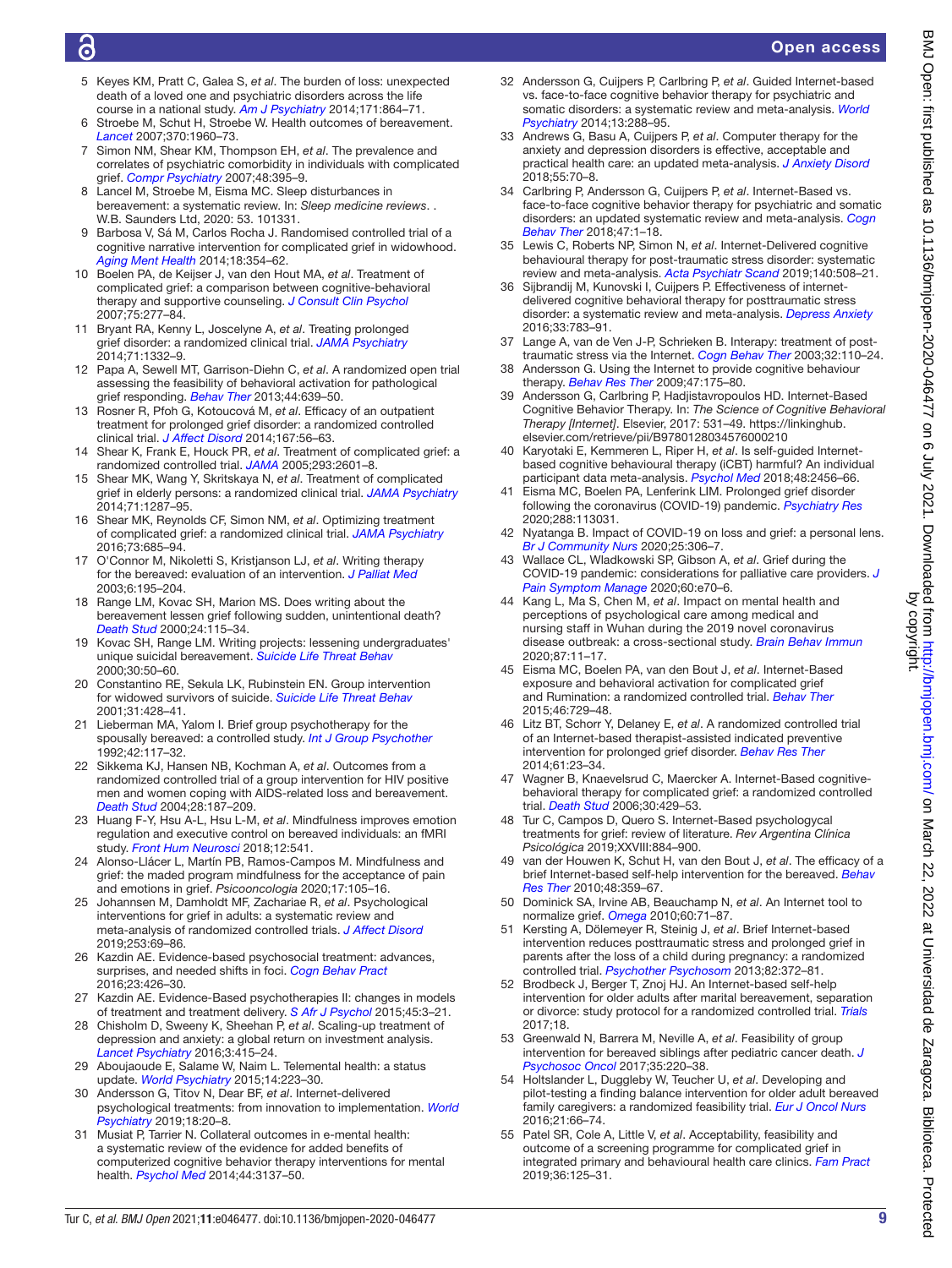- 56 Scocco P, Zerbinati L, Preti A, *et al*. Mindfulness-based weekend retreats for people bereaved by suicide (PANTA Rhei): a pilot feasibility study. *[Psychol Psychother](http://dx.doi.org/10.1111/papt.12175)* 2019;92:39–56.
- <span id="page-9-0"></span>57 Schladitz K, Förster F, Löbner M, *et al*. [Grief and loss in elderly people: A qualitative study regarding the user acceptance of an internet-based self-help program from user and expert perspective]. *[Z Evid Fortbild Qual Gesundhwes](http://dx.doi.org/10.1016/j.zefq.2020.01.007)* 2020;150- 152:112–2.
- <span id="page-9-1"></span>58 World Health Organization. *International classification of diseases, 11th revision (ICD-11)*, 2019.
- <span id="page-9-2"></span>59 Prigerson HG, Maciejewski PK, Reynolds CF, *et al*. Inventory of complicated grief: a scale to measure maladaptive symptoms of loss. *[Psychiatry Res](http://dx.doi.org/10.1016/0165-1781(95)02757-2)* 1995;59:65–79.
- 60 Limonero Garcia J, Lacasta Reverte M, Garcia Garcia J. Adaptación al castellano del inventario de duelo complicado. *Med paliativa* 2009;16:291–7.
- <span id="page-9-3"></span>61 Eldridge SM, Chan CL, Campbell MJ, *et al*. Consort 2010 statement: extension to randomised pilot and feasibility trials. *[BMJ](http://dx.doi.org/10.1136/bmj.i5239)* 2016;355:i5239.
- <span id="page-9-4"></span>62 Eysenbach G, CONSORT-EHEALTH Group. CONSORT-EHEALTH: improving and standardizing evaluation reports of web-based and mobile health interventions. *[J Med Internet Res](http://dx.doi.org/10.2196/jmir.1923)* 2011;13:e126.
- <span id="page-9-5"></span>63 Chan A-W, Tetzlaff JM, Gøtzsche PC, *et al*. Spirit 2013 explanation and elaboration: guidance for protocols of clinical trials. *[BMJ](http://dx.doi.org/10.1136/bmj.e7586)* 2013;346:e7586.
- 64 Chan A-W, Tetzlaff JM, Altman DG, *et al*. Spirit 2013 statement: defining standard protocol items for clinical trials. *[Ann Intern Med](http://dx.doi.org/10.7326/0003-4819-158-3-201302050-00583)* 2013;158:200–7.
- <span id="page-9-6"></span>65 Andrews G, Cuijpers P, Craske MG, *et al*. Computer therapy for the anxiety and depressive disorders is effective, acceptable and practical health care: a meta-analysis. *[PLoS One](http://dx.doi.org/10.1371/journal.pone.0013196)* 2010;5:e13196.
- 66 van Ballegooijen W, Cuijpers P, van Straten A, *et al*. Adherence to Internet-based and face-to-face cognitive behavioural therapy for depression: a meta-analysis. *[PLoS One](http://dx.doi.org/10.1371/journal.pone.0100674)* 2014;9:e100674.
- 67 Rachyla I, Mor S, Cuijpers P, *et al*. A guided internet-delivered intervention for adjustment disorders: a randomized controlled trial. *[Clin Psychol Psychother](http://dx.doi.org/10.1002/cpp.2518)* 2021;28:1–12.
- <span id="page-9-7"></span>68 Cohen J. *Statistical power analysis for the behavioral sciences*. 2nd edn. Hillsdale, NJ: Erlbaum, 1988.
- <span id="page-9-8"></span>69 Rubio-Aparicio M, Marín-Martínez F, Sánchez-Meca J, *et al*. A methodological review of meta-analyses of the effectiveness of clinical psychology treatments. *[Behav Res Methods](http://dx.doi.org/10.3758/s13428-017-0973-8)* 2018;50:2057–73.
- <span id="page-9-9"></span>70 Faul F, Erdfelder E, Lang A-G, *et al*. G\*Power 3: a flexible statistical power analysis program for the social, behavioral, and biomedical sciences. *[Behav Res Methods](http://dx.doi.org/10.3758/BF03193146)* 2007;39:175–91.
- <span id="page-9-10"></span>71 Botella C, Osma J, Palacios AG, *et al*. Treatment of complicated grief using virtual reality: a case report. *[Death Stud](http://dx.doi.org/10.1080/07481180802231319)* 2008;32:674–92.
- <span id="page-9-11"></span>72 Neimeyer RA. *Meaning reconstruction & the experience of loss*. Washington, DC: American Psychological Association, 2000: 2000.
- 73 Neimeyer RA. *Meaning reconstruction & the experience of loss*. Washington, DC: American Psychological Association, 2001: 359.
- <span id="page-9-12"></span>74 Foa E, Rothbaum B. *Treating the trauma of rape: cognitivebehavioral therapy for PTSD*. Guilford Press, 1998. [https://psycnet.](https://psycnet.apa.org/record/1997-36867-000) [apa.org/record/1997-36867-000](https://psycnet.apa.org/record/1997-36867-000)
- <span id="page-9-13"></span>75 Linehan M. *Diagnosis and treatment of mental disorders. Cognitivebehavioral treatment of borderline personality disorder*. Guilford Press, 1993.<https://psycnet.apa.org/record/1993-97864-000>
- <span id="page-9-14"></span>76 Shear MK. Complicated grief treatment. *Bereavement Care* 2015.
- <span id="page-9-15"></span>77 Stroebe M, Schut H. The dual process model of coping with bereavement: rationale and description. *Death Stud* 1999;23:197–224.
- 78 Hoffmann R, Große J, Nagl M, *et al*. Internet-based grief therapy for bereaved individuals after loss due to haematological cancer: study protocol of a randomized controlled trial. *[BMC Psychiatry](http://dx.doi.org/10.1186/s12888-018-1633-y)* 2018;18.
- <span id="page-9-16"></span>79 Campos D, Navarro-Gil M, Herrera-Mercadal P. Feasibility of Internet Attachment-Based compassion therapy (iABCT) in the general population: study protocol (Preprint). *JMIR Res Protoc* 2019.
- 80 Lopez-Montoyo A, Quero S, Montero-Marin J, *et al*. Effectiveness of a brief psychological mindfulness-based intervention for the treatment of depression in primary care: study protocol for a randomized controlled clinical trial. *[BMC Psychiatry](http://dx.doi.org/10.1186/s12888-019-2298-x)* 2019;19:301.
- 81 Navarro-Gil M, Lopez-del-Hoyo Y, Modrego-Alarcón M, *et al*. Effects of Attachment-Based compassion therapy (ABCT) on Selfcompassion and attachment style in healthy people. *[Mindfulness](http://dx.doi.org/10.1007/s12671-018-0896-1)* 2020;11:51–62.
- 82 García-Campayo J, Navarro-Gil M, Demarzo M. Attachment-based compassion therapy. *[Mindfulness Compassion](http://dx.doi.org/10.1016/j.mincom.2016.10.004)* 2016;1:68–74.
- Javier G-C. La práctica de la compasión: Amabilidad Con Los demás Y Con uno mismo. In: *ILUS books Siglantana*, 2019. [http://](http://www.siglantana.com/editorial/la-practica-de-la-compasion-amablidad-con-los-demas-y-uno-mismo/)

[www.siglantana.com/editorial/la-practica-de-la-compasion](http://www.siglantana.com/editorial/la-practica-de-la-compasion-amablidad-con-los-demas-y-uno-mismo/)[amablidad-con-los-demas-y-uno-mismo/](http://www.siglantana.com/editorial/la-practica-de-la-compasion-amablidad-con-los-demas-y-uno-mismo/)

- 84 García Campayo J. *Mindfulness : nuevo manual práctico : el camino de la atención plena*, 2018.
- <span id="page-9-17"></span>85 Bui E, Mauro C, Robinaugh DJ, *et al*. The structured clinical interview for complicated grief: reliability, validity, and exploratory factor analysis. *[Depress Anxiety](http://dx.doi.org/10.1002/da.22385)* 2015;32:485–92.
- <span id="page-9-18"></span>86 First MB, Spitzer RL, Gibbon M, *et al*. *Entrevista Clínica Estructurada para los Trastornos del Eje I del DSM-IV (SCID-I) [Internet]. Masson, ed*. Barcelona, 1999. [https://psycnet.apa.org/](https://psycnet.apa.org/record/2004-12821-011) [record/2004-12821-011](https://psycnet.apa.org/record/2004-12821-011)
- <span id="page-9-19"></span>87 Di Nardo PA, Barlow DH, Brown TA. *Anxiety disorders interview schedule for DSM-IV: lifetime version (ADIS-IV-L)*. Albany, New York: Graywind Publications, 1994.
- <span id="page-9-20"></span>88 Borkovec TD, Nau SD. Credibility of analogue therapy rationales. *[J](http://dx.doi.org/10.1016/0005-7916(72)90045-6)  [Behav Ther Exp Psychiatry](http://dx.doi.org/10.1016/0005-7916(72)90045-6)* 1972;3:257–60.
- <span id="page-9-21"></span>89 Campos D, Mira A, Bretón-López J, *et al*. The acceptability of an Internet-based exposure treatment for flying phobia with and without therapist guidance: patients' expectations, satisfaction, treatment preferences, and usability. *[Neuropsychiatr Dis Treat](http://dx.doi.org/10.2147/NDT.S153041)* 2018;14:879–92.
- 90 Castilla D, Garcia-Palacios A, Miralles I, *et al*. Effect of web navigation style in elderly users. *[Comput Human Behav](http://dx.doi.org/10.1016/j.chb.2015.10.034)* 2016;55:909–20.
- <span id="page-9-22"></span>91 Horvath AO, Greenberg LS. Development and validation of the working alliance inventory. *[J Couns Psychol](http://dx.doi.org/10.1037/0022-0167.36.2.223)* 1989;36:223–33.
- 92 Limonero J, Lacasta M, García JAG. Adaptación al castellano del inventario de duelo complicado. *Med Paliativa* 2009;16.
- <span id="page-9-23"></span>93 Sanz J, Navarro ME, Vazquez C. *Adaptación española del Inventario para La Depresión de Beck-II (BDI-II): 1. Propiedades psicométricas en estudiantes universitarios. Análisis y Modif Conduct [Internet]*. , 2003: 29, 239–88. [https://www.researchgate.net/publication/](https://www.researchgate.net/publication/39206406_Adaptacion_espanola_del_Inventario_para_la_Depresion_de_Beck-II_BDI-II_1_Propiedades_psicometricas_en_estudiantes_universitarios) [39206406\\_Adaptacion\\_espanola\\_del\\_Inventario\\_para\\_la\\_](https://www.researchgate.net/publication/39206406_Adaptacion_espanola_del_Inventario_para_la_Depresion_de_Beck-II_BDI-II_1_Propiedades_psicometricas_en_estudiantes_universitarios) [Depresion\\_de\\_Beck-II\\_BDI-II\\_1\\_Propiedades\\_psicometricas\\_en\\_](https://www.researchgate.net/publication/39206406_Adaptacion_espanola_del_Inventario_para_la_Depresion_de_Beck-II_BDI-II_1_Propiedades_psicometricas_en_estudiantes_universitarios) [estudiantes\\_universitarios](https://www.researchgate.net/publication/39206406_Adaptacion_espanola_del_Inventario_para_la_Depresion_de_Beck-II_BDI-II_1_Propiedades_psicometricas_en_estudiantes_universitarios)
- 94 Beck AT, Steer RA, Brown GK. *Beck Depression Inventory-Second Edition (BDI-II) [Internet]*. San Antonio, TX: Psychological Corporation, 1996. [https://www.brown.edu/academics/public](https://www.brown.edu/academics/public-health/research/mens-health-initiative/bdiii)[health/research/mens-health-initiative/bdiii](https://www.brown.edu/academics/public-health/research/mens-health-initiative/bdiii)
- <span id="page-9-24"></span>95 Skritskaya NA, Mauro C, Olonoff M, *et al*. Measuring maladaptive Cognitions in complicated grief: introducing the typical beliefs questionnaire. *[Am J Geriatr Psychiatry](http://dx.doi.org/10.1016/j.jagp.2016.09.003)* 2017;25:541–50.
- <span id="page-9-25"></span>96 Campbell-Sills L, Norman SB, Craske MG, *et al*. Validation of a brief measure of anxiety-related severity and impairment: the overall anxiety severity and impairment scale (OASIS). *[J Affect Disord](http://dx.doi.org/10.1016/j.jad.2008.03.014)* 2009;112:92–101.
- 97 González-Robles A, Mira A, Miguel C, *et al*. A brief online transdiagnostic measure: psychometric properties of the overall anxiety severity and impairment scale (OASIS) among Spanish patients with emotional disorders. *[PLoS One](http://dx.doi.org/10.1371/journal.pone.0206516)* 2018;13:e0206516.
- <span id="page-9-26"></span>98 Bentley KH, Gallagher MW, Carl JR, *et al*. Development and validation of the overall depression severity and impairment scale. *[Psychol Assess](http://dx.doi.org/10.1037/a0036216)* 2014;26:815–30.
- 99 Mira A, González-Robles A, Molinari G, *et al*. Capturing the severity and impairment associated with depression: the overall depression severity and impairment scale (ODSIS) validation in a Spanish clinical sample. *[Front Psychiatry](http://dx.doi.org/10.3389/fpsyt.2019.00180)* 2019;10.
- <span id="page-9-27"></span>100 Watson D, Clark LA, Tellegen A. Development and validation of brief measures of positive and negative affect: the PANAS scales. *[J Pers](http://dx.doi.org/10.1037/0022-3514.54.6.1063)  [Soc Psychol](http://dx.doi.org/10.1037/0022-3514.54.6.1063)* 1988;54:1063–70.
- 101 Díaz-García A, González-Robles A, Mor S. Positive and negative affect schedule (PANAS): psychometric properties of the online version in a clinical sample with emotional disorders. *BMC Psychiatry* 2019:1–13.
- <span id="page-9-28"></span>102 Mezzich JE, Ruipérez MA, Pérez C, *et al*. The Spanish version of the quality of life index: presentation and validation. *[J Nerv Ment Dis](http://dx.doi.org/10.1097/00005053-200005000-00008)* 2000;188:301–5.
- <span id="page-9-29"></span>103 Echezarraga A, Calvete E, Las Hayas C. Validation of the Spanish version of the work and social adjustment scale in a sample of individuals with bipolar disorder. *[J Psychosoc Nurs Ment Health](http://dx.doi.org/10.3928/02793695-20181128-02)  [Serv](http://dx.doi.org/10.3928/02793695-20181128-02)* 2019;57:44–51.
- 104 Mundt JC, Marks IM, Shear MK, *et al*. The work and social adjustment scale: a simple measure of impairment in functioning. *[Br](http://dx.doi.org/10.1192/bjp.180.5.461)  [J Psychiatry](http://dx.doi.org/10.1192/bjp.180.5.461)* 2002;180:461–4.
- <span id="page-9-30"></span>105 Tedeschi RG, Calhoun LG. The posttraumatic growth inventory: measuring the positive legacy of trauma. *[J Trauma Stress](http://dx.doi.org/10.1002/jts.2490090305)* 1996;9:455–71.
- 106 Weiss T, Berger R. Reliability and validity of a Spanish version of the posttraumatic growth inventory. *[Res Soc Work Pract](http://dx.doi.org/10.1177/1049731505281374)* 2006;16:191–9.